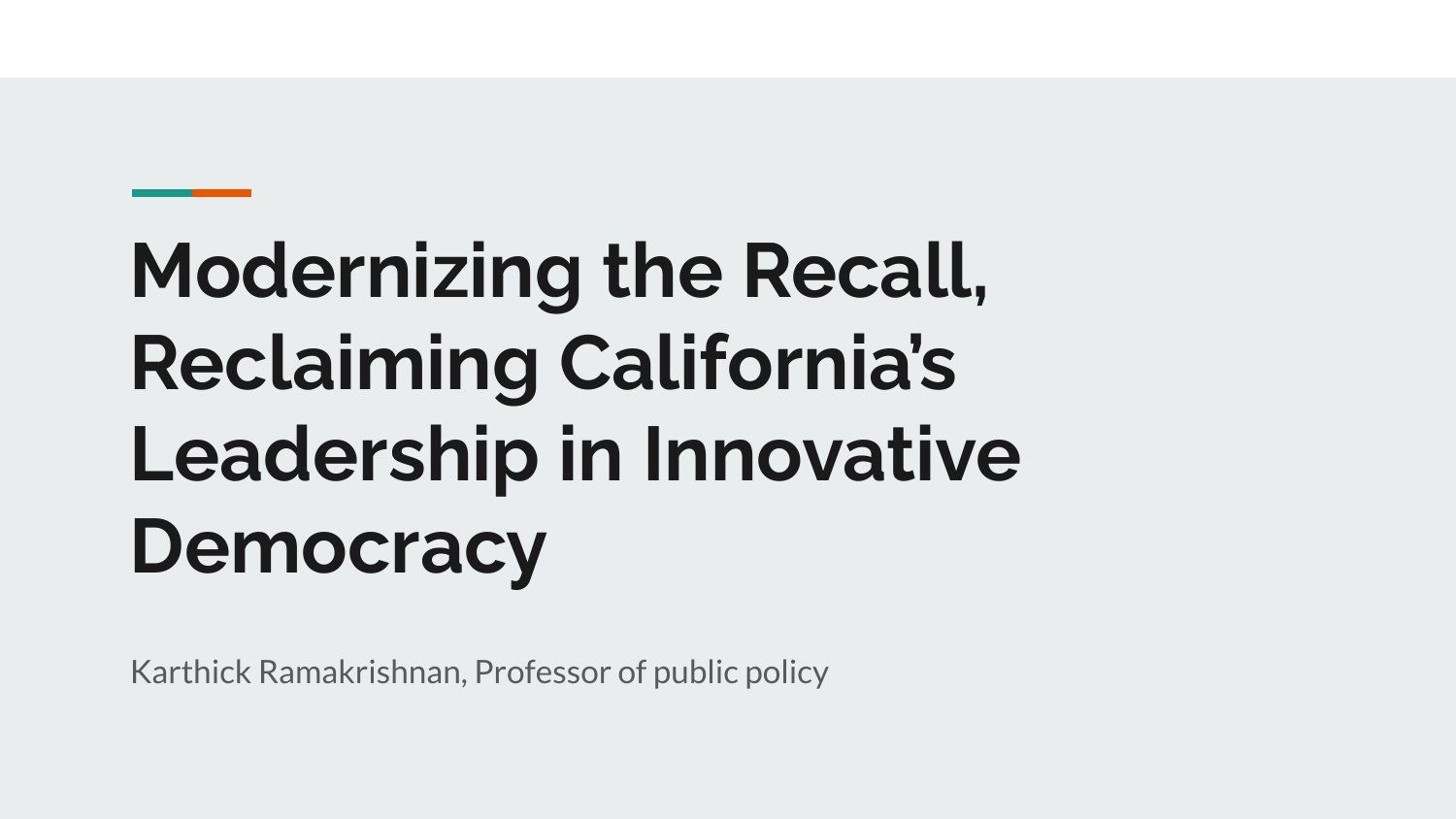## **Overview and key points**

- 1. The current system, when combined with an environment of deep polarization and rampant misinformation, makes a **mockery of majority rule**
- 2. Future recall elections, particularly in state legislative elections, could have **significant equity concerns** among voters of color, low-income voters, and younger voters
- 3. The current system is **archaic**, and does not reflect important innovations that California has made on electoral reform
- 4. California has the **chance to innovate and lead** once again
	- a. Menu of choices rather than 1 ballot measure
	- b. Sunset provisions, to avoid future problems of obsolescence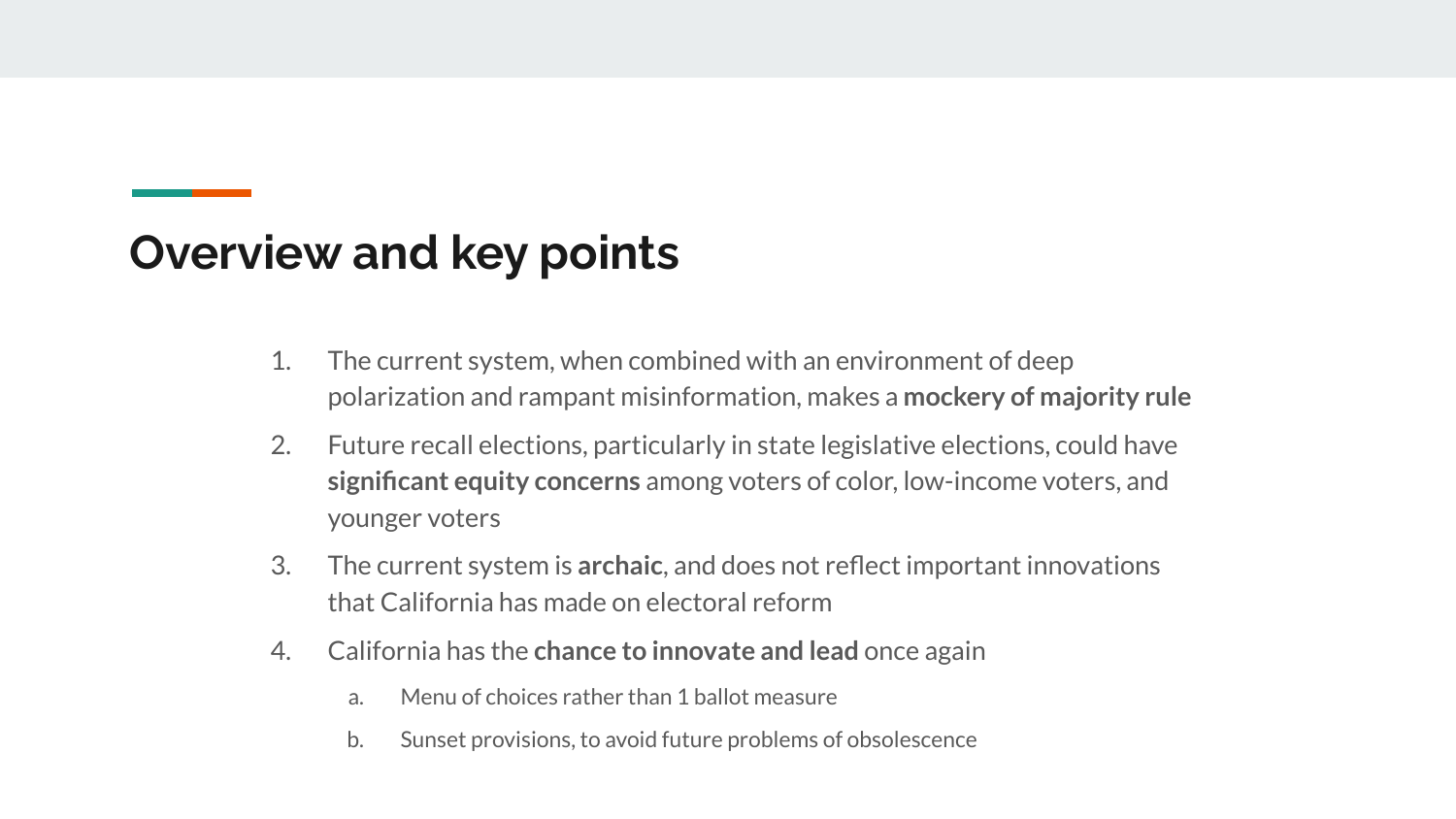# **Current system - Gamesmanship and mockery of majority rule**

- **1. Signature gathering requirements are sensitive to context**
	- a. Intense party polarization (including within party)
	- b. Intensification of opinion through social media echo chambers
	- c. Misinformation and disinformation can play a big role in signature gathering phase

## **2. Costs can be significant**

- a. Monetary costs for more frequent elections
- b. Free-for-all dynamic might force candidates to jump in, hurting chances in future elections

### **3. Mockery of majority rule**

- a. Limits ability of representatives to enact the will of electoral majorities
- b. Possible for incumbent with 45% to 49% support to lose, and be replaced by someone with support below 30%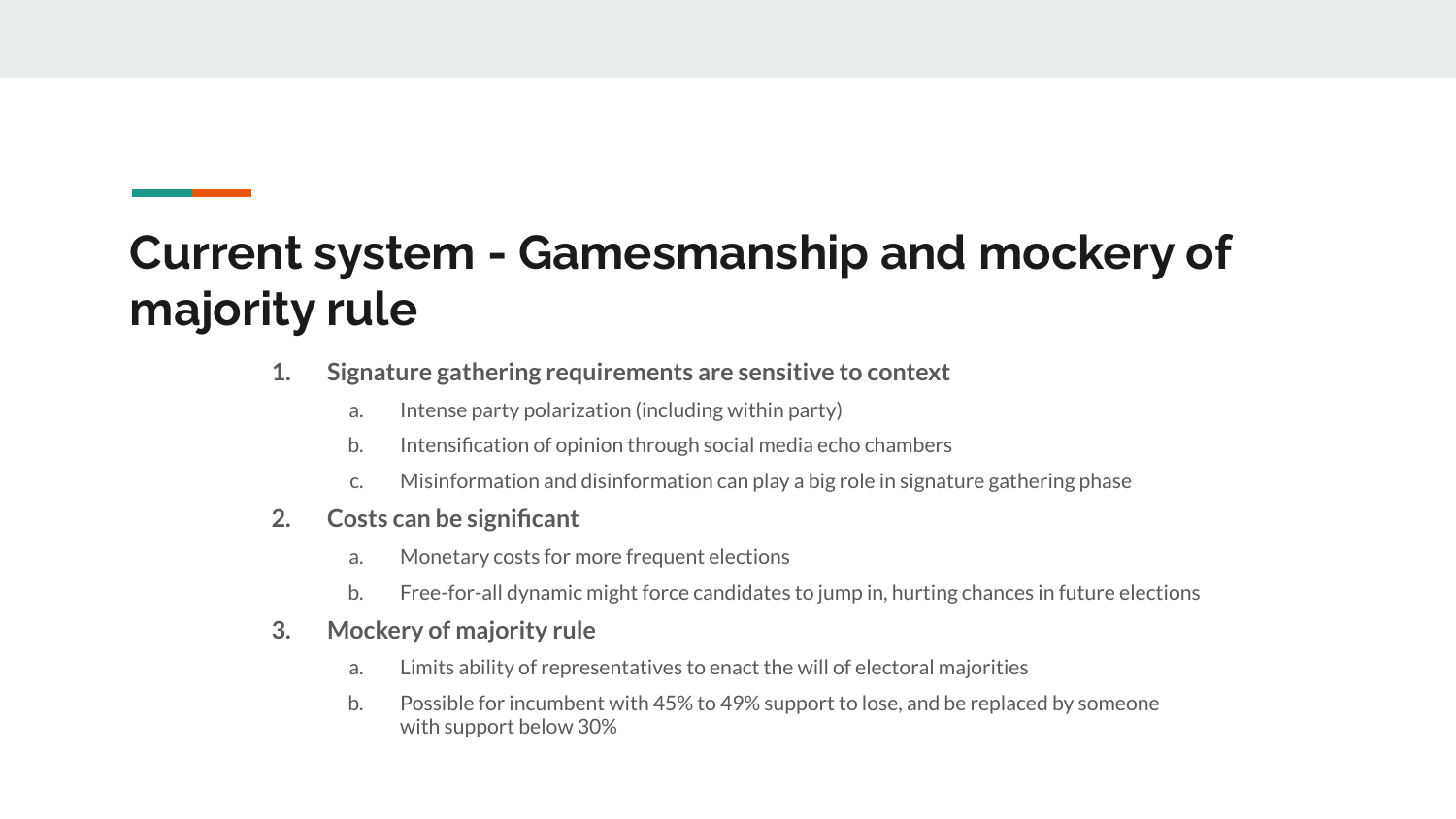# **Equity concerns**

- **1. Voter turnout among young voters, voters of color, renters, low-income voters tends to be disproportionately lower in**
	- a. Midterm vs presidential elections
	- b. Primary vs general elections
	- c. Special elections
	- d. Off-cycle elections
- **2. Evidence of turnout in 2021 gubernatorial recall**
	- a. Worsening turnout disparities by race not evident\*
	- b. Turnout disparity by age worse than in 2018
- **3. Turnout disparities likely worse for state legislative recalls**
	- a. Less news coverage, less advertising, less spending
	- b. Lower voter awareness, interest among lower-income, younger voters, voters of color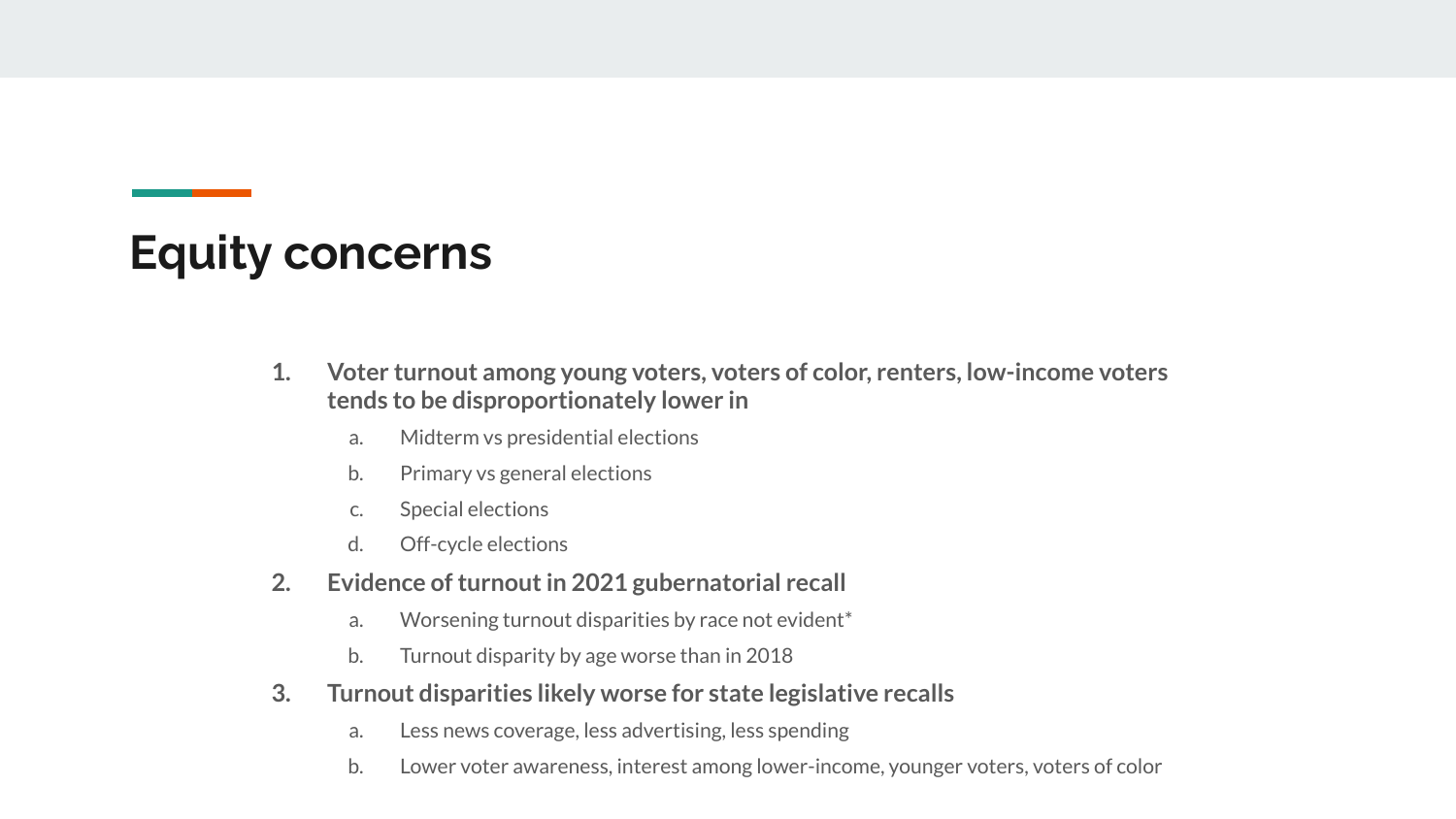## **Current system is archaic**

- **1. Does not incorporate Top Two**
	- a. Helps ensure majoritarian rule in two-stage elections
- **2. Does not incorporate instant runoff**
	- a. Helps ensure majoritarian rule in single-stage elections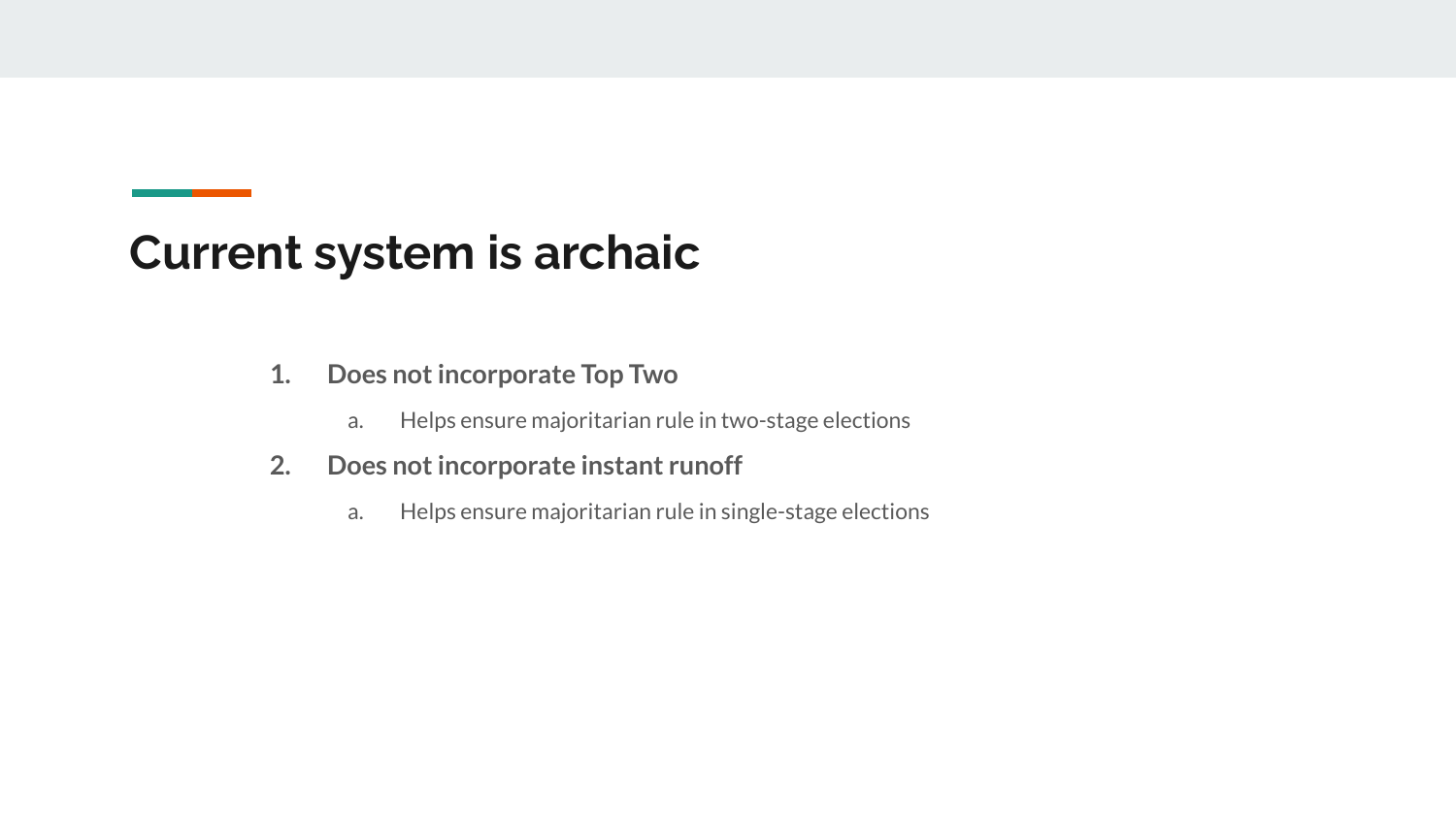# **With reform, we have an opportunity to innovate**

### **1. Should consider multiple questions, not just one package**

- a. Uncertainty in public opinion about particular provisions
- b. One unpopular provision (now, or closer to Election Day) could sink the effort
- c. Gives more opportunities for voters to deliberate and decide
- d. In the spirit of 1911 (23 provisions, 22 passed given the spirit of reform)

#### **2. Should consider sunset provisions**

- a. Has been done for statutory initiatives before
- b. Prevents us from burdening future generations with unintended consequences and outdated designs
- c. Allows for learning, opportunity to make permanent in the future
- d. Can help ease anxiety and reluctance by allowing for reversion to status quo after a set time period, say 10 years